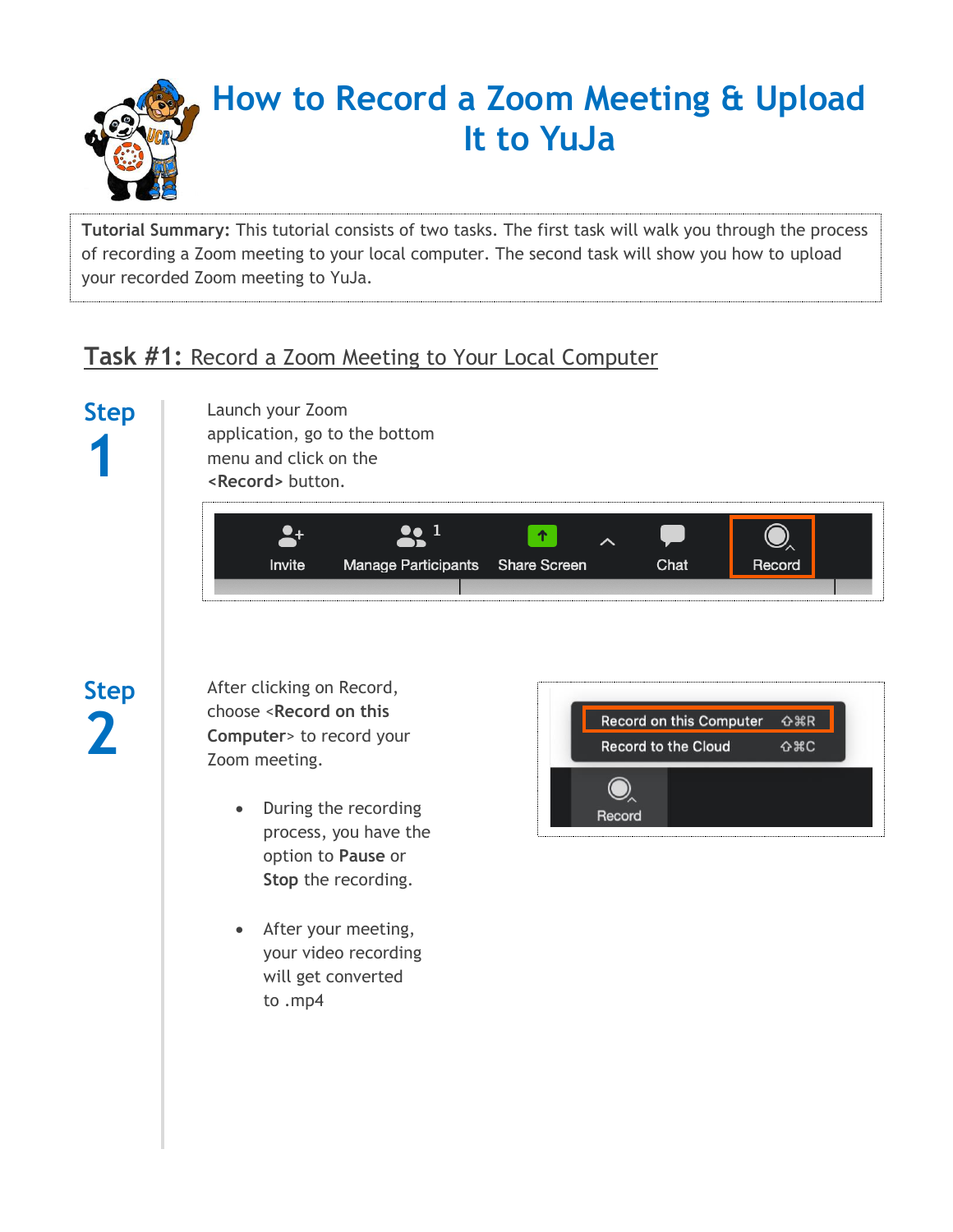

Next, access the video recording files from your local computer:

- If you have a PC, then your recording files will be here: o C:\Users\User Name\**Documents\Zoom**
- If you have a Mac, then your recording files will be here: o Mac: /Users/User Name/**Documents/Zoom**

### **Task #2:** Upload a Video Recording File from Your Local Computer to YuJa

## **Step 1**

Before you upload your file, locate your video recording files in your **Document** folder. Zoom generates several files after you have finished a meeting, please remember to choose the file with the **.mp4** extension, which has both audio/video.

**Step 2**

Go to your course in Canvas and click on the **<YuJa>** Tab from the left navigation menu.



| Quizzes        |  |  |  |  |  |  |  |
|----------------|--|--|--|--|--|--|--|
| Conferences    |  |  |  |  |  |  |  |
| Files          |  |  |  |  |  |  |  |
| Pages          |  |  |  |  |  |  |  |
| Outcomes       |  |  |  |  |  |  |  |
| <b>Rubrics</b> |  |  |  |  |  |  |  |
| New Analytics  |  |  |  |  |  |  |  |
| YuJa           |  |  |  |  |  |  |  |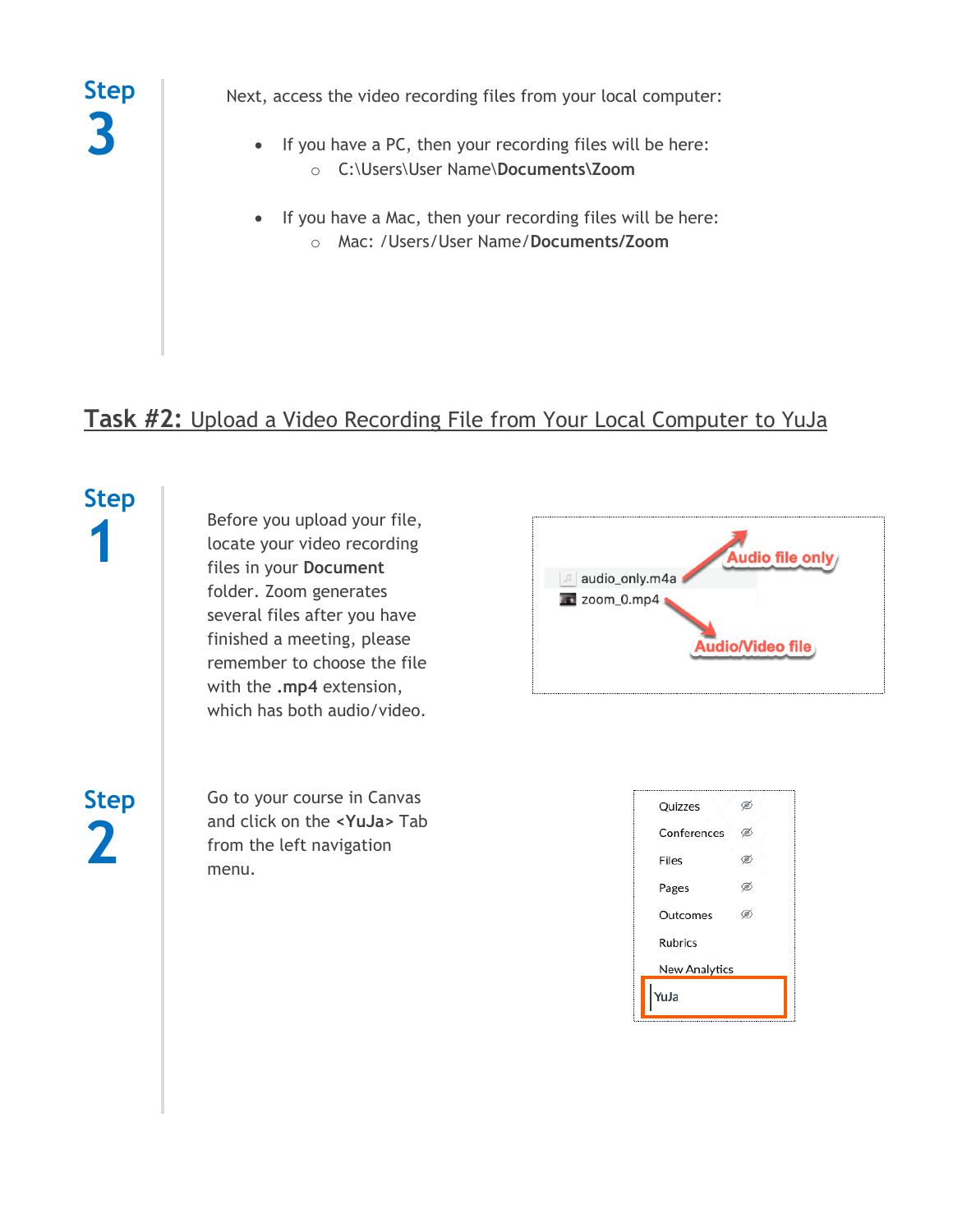Next, you will see the YuJa dashboard. From the top menu, select **<Upload>**.

- a. An **Add Media** window will appear.
- b. Choose <**Browse**> to search for the video file from your local computer to upload.

c. Next, click on **<Start Upload>** to upload the video.

d. **Upload Wait Time**. Depending on the size of the file and internet connection, there may be a short waiting period. *NOTE, please do not let your computer goes to sleep during the upload process.*

**Step 4**

Once your video file has been successfully uploaded to YuJa, you will see the video in the gallery area.

> a. **Video Conversion Wait Time**. YuJa may need a few minutes to convert your uploaded video to be viewable online.

|  |              |              |                         | <b>I<sub>G</sub></b> NEW FOLDER $\uparrow$ UPLOAD $\uparrow$ GO BACK $\circ$ $\circ$ MORE ACTIONS - |                 |  |
|--|--------------|--------------|-------------------------|-----------------------------------------------------------------------------------------------------|-----------------|--|
|  |              |              | <b>Add Media</b>        |                                                                                                     |                 |  |
|  | <b>VIDEO</b> | <b>AUDIO</b> | $=$<br><b>DOCUMENTS</b> | LINK                                                                                                | <b>VR VIDEO</b> |  |

Start Upload

Click "Browse" button or drag files here

Manage Media 2. Create Recording